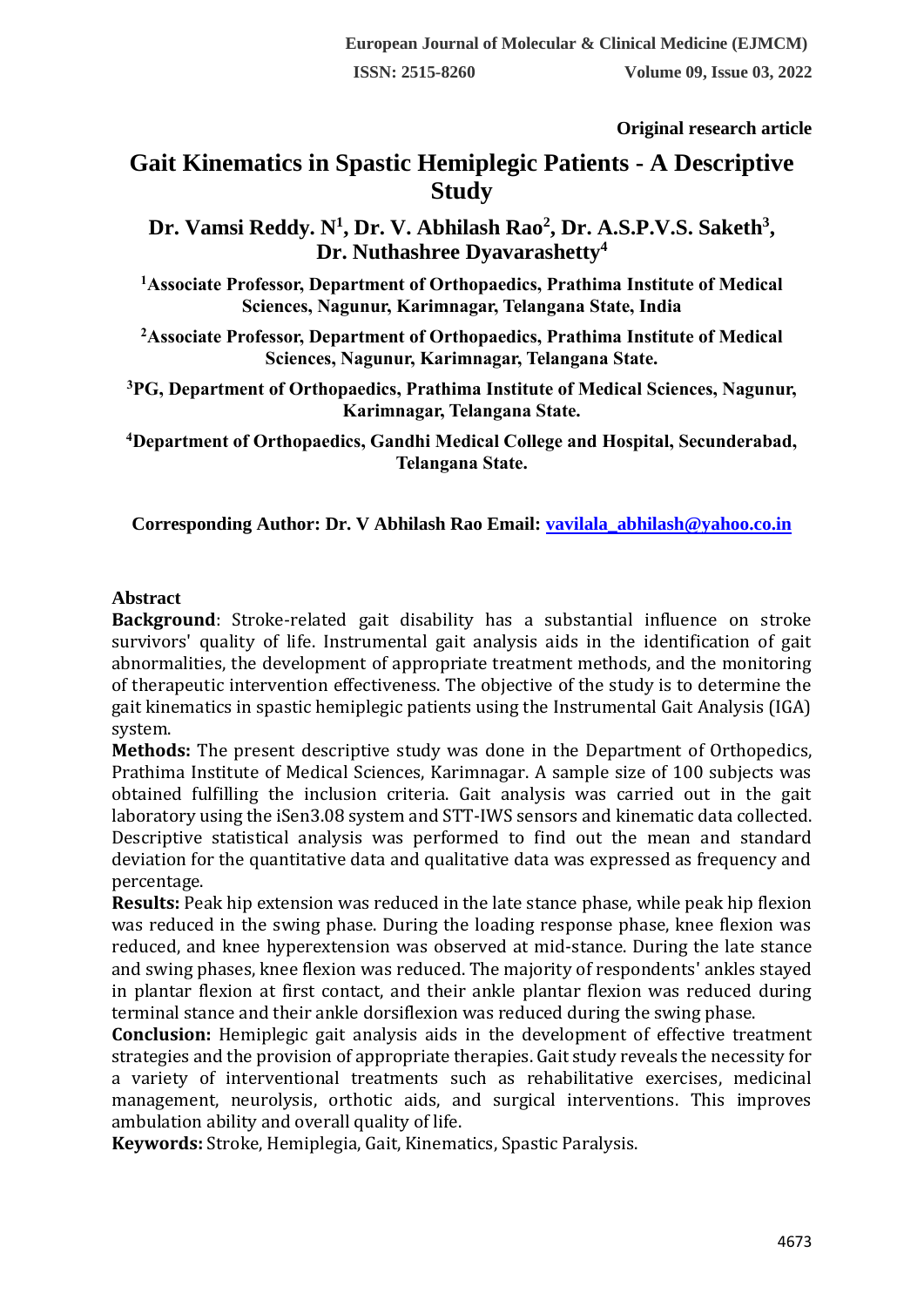### **Introduction**

Stroke, often known as a Cerebrovascular accident, is a global health issue that is the third greatest cause of disability. [1] The stroke survivor demonstrates different grades of spasticity, muscle weakness and gait impairment which significantly alters functional independence and reduces the quality of life.  $[2-4]$  Hemiplegic patients regain walking ability in 52 to 85 percent of cases; however, their gait differs from that of healthy people. The degree and depth of participation, responsiveness to treatment, suitable rehabilitation therapies, co-morbidities, and psychosocial factors all influence the gait pattern of such a person. Hemiplegic gait is characterized by reduced stride length, gait velocity, cadence, and increased energy consumption when compared to normal subjects. [5] Abnormal patterns in spastic hemiplegia include reduced hip flexion, reduced knee flexion, knee hyperextension during stance, and excessive ankle plantar flexion (equinus) during both the swing and stance phase of the gait. [6] Dynamic knee recurvatum is predisposed by ankle equinus. Compensatory maneuvers such as hip circumduction, hip hiking, and contralateral vaulting may be used as a result. [7-8] Gait analysis is used to identify gait problems in hemiplegic patients. In clinical practice, observational gait analysis is the most prevalent method for evaluating gait disorders. It is low-cost, but the results are qualitative and depend on the observer. Instrumental gait analysis (IGA) provides three-dimensional information of human walking and is the gold standard for gait evaluation in patients with gait abnormalities. Modern gait analysis systems also quantify Spatio-temporal, kinetic, kinematic, and electromyographic (EMG) parameters of gait. [9] Following hemiplegia, rehabilitation methods allow individuals to restore their motor capabilities and become functionally independent. Interventions to enhance gait are an important part of stroke recovery. This includes efforts to increase propulsion, prevent or decrease contractures, reduce spasticity, improve power, coordination, and balance, and prevent or minimize contractures. Conventional physiotherapy measures, robotic management, interventions using botulinum toxins or phenol, orthotic management, and surgical measures constitute the various modalities employed for the rehabilitation of a stroke patient. Gait analysis aids physicians in identifying gait impairments and compensatory methods used by hemiplegic patients, which, when paired with a neurologic evaluation, aids in identifying the reasons for deviations and assisting them in designing the optimal gait training program for their patients. This also opens several therapeutic options for improving gait characteristics. A laboratory gait assessment can objectively measure a patient's response to a particular intervention. Even though gait analysis is an important rehabilitation component and research is undertaken, kinematics and kinetics literature are scarce in our state. The present study attempts to provide an early understanding of the angular excursions of the hip, knee, and ankle in post hemiplegic gait which enables in designing rehabilitation interventions.

## **Material and Methods**

This was a descriptive study carried out Department of Orthopedics, Prathima Institute of Medical Sciences, Karimnagar from March 2019 to March 2020. Institutional Ethical approval was obtained for the study. Informed consent was obtained in the prescribed format from patients. Confidentiality and anonymity of the patients' information were maintained during and after the study. The patients who reported to the outpatient clinic were recruited for the study as per the inclusion criteria.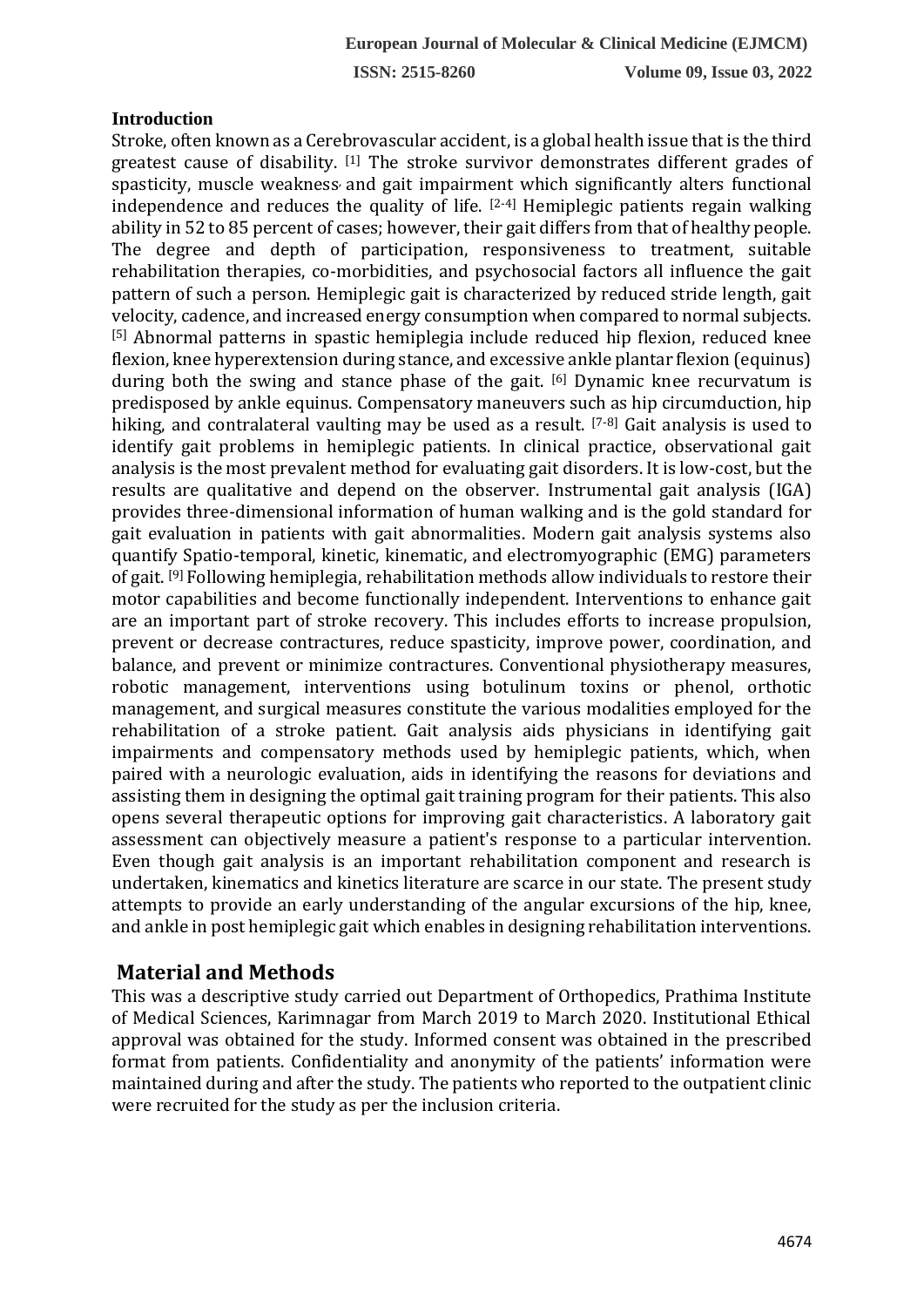**ISSN: 2515-8260 Volume 09, Issue 03, 2022**

### *Inclusion criteria*

- 1. Patients with a 'first stroke' with unilateral hemiplegia
	- 2. unilateral hemispheric lesions confirmed by computed tomography (CT) or magnetic resonance imaging (MRI)
	- 3. Aged 45-65 years
	- 4. Male and Females
	- 5. hemiplegia lasting 1-12 months
	- 6. ability to walk at least 10 meters without assistance or assistive devices
	- 7. ability to understand verbal commands and cooperate with the experimental procedures
	- 8. No other diagnosed diseases known to affect walking performance were included

### *Exclusion criteria*

- 1. subjects with a previous history of severe diseases of heart, lung, liver, kidney, etc.,
- 2. patients with concomitant neurological diseases
- 3. stroke due to traumatic brain injury and tumor
- 4. patients with impaired comprehension
- 5. aphasia and cognitive disorders and non-cooperative patient/ caregiver

The sample size of 100 was obtained based on the observations of Bourdarham et al., [21] in the kinematic parameters of gait in hemiplegic patients. The standard deviation of stride length was taken from the study for sample size calculation.

 $N= 4 \times SD^2$  $d<sup>2</sup>$ n= sample size, SD= standard deviation,  $d=$  precision = 20% x SD  $SD=0.20$  $SD^2 = 0.20 \times 0.20 = 0.04$  $4SD^2=4 \times 0.04=0.16$  $d= 20\% \times SD = 20\% \times 0.2 = 0.04$  $d^2$ = 0.0016  $n=4SD^2/d^2=0.16\div0.0016=100$ 

Patients with a 'first stroke' with unilateral hemiplegia, unilateral hemispheric lesions confirmed by computed tomography (CT) or magnetic resonance imaging (MRI), aged 45- 65 years, hemiplegia lasting 1-12 months, ability to walk at least 10 meters without assistance or assistive devices, ability to understand verbal commands and cooperate with the experimental procedures, and no other diagnosed diseases known to affect walking performance were included. We excluded subjects with a previous history of severe diseases of heart, lung, liver, kidney, etc., patients with concomitant neurological diseases, stroke due to traumatic brain injury and tumor, patients with impaired comprehension, aphasia, and cognitive disorders, and non-cooperative patient/ caregiver. Data was collected from each patient and recorded in a pre-prepared proforma. The kinematic data of hemiplegic patients were recorded by a motion capture system and multiple sensors. STT-IWS inertial sensors were used in an iSen system to track the movement of individual body segments and to transfer real-time data to the software. The sensors were placed on thighs, legs, and feet and one at the mid pelvis. The subjects were required to walk barefoot at their natural velocity. The distance covered in one direction is 5 meters. The joint movements were captured by the sensors and the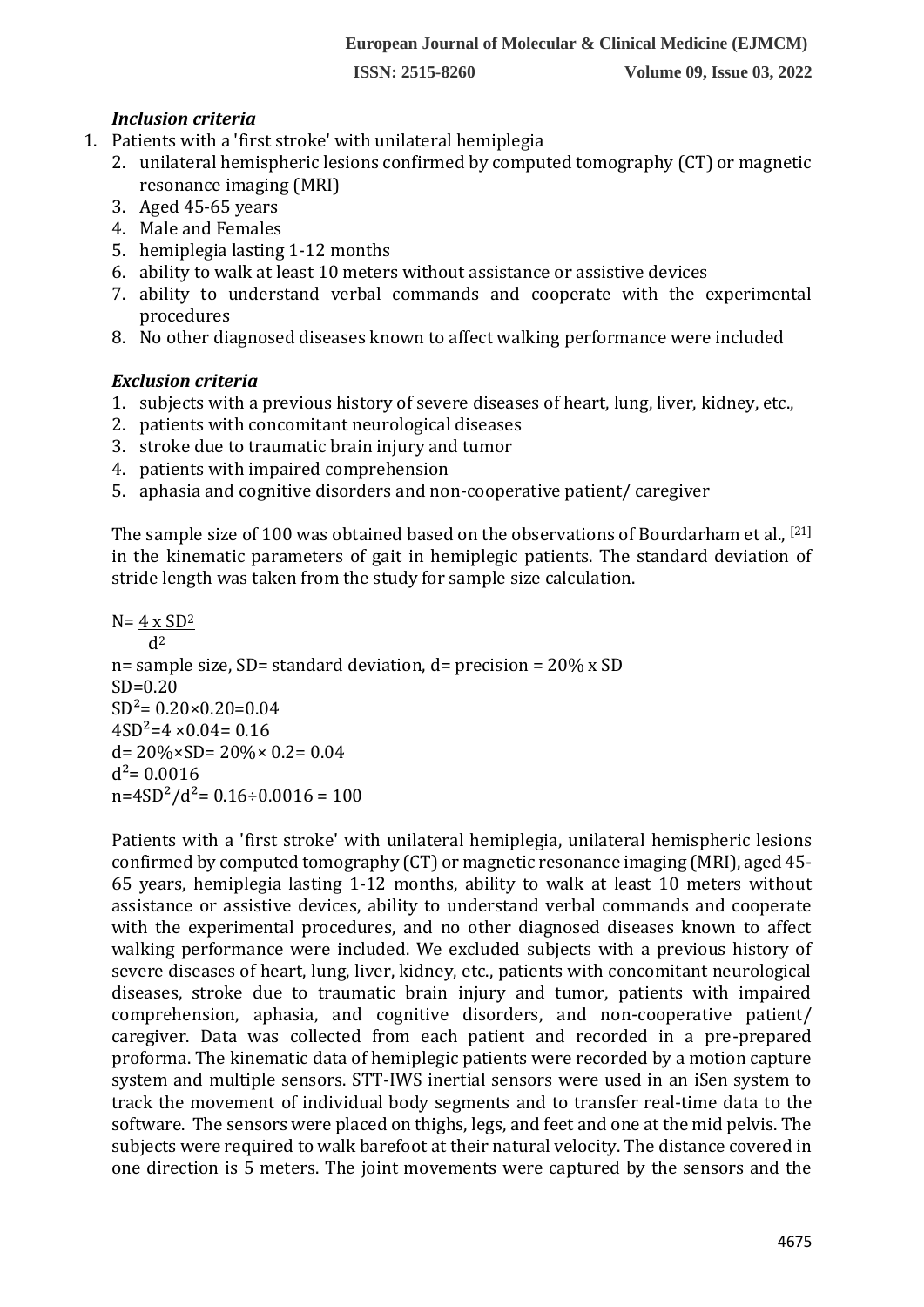**ISSN: 2515-8260 Volume 09, Issue 03, 2022**

virtual image of joint motion was recorded in the computer using the iSen 3.08 application. For the evaluation, one gait cycle was used. That is, from the sick limb's first contact to the next limb's first contact. During each step of the gait cycle, the sagittal plane joint excursions (hip flexion and extension, knee flexion and extension, and ankle dorsiflexion and plantarflexion) were examined. *Statistical Analysis:* Data was summarized in an excel sheet. Descriptive statistics were performed to find out the mean and standard deviation for demographic and outcome variables. Quantitative data are expressed in mean and standard deviation and qualitative data in frequency and percentage.

# **Results**

At initial contact, the mean hip angle is +11.24° with a standard deviation (SD) of 7.11 and the mean knee angle is +2.5° with a standard deviation of 4.53 and the mean ROM at the ankle is -4.30° with a standard deviation of 5.44. During the Loading Response phase, the mean hip angle is  $+4.78^{\circ}$  (SD=5.35), the mean knee angle is  $+1.93^{\circ}$  (SD= 6.31), and the mean angle at the ankle is -4.79° (SD= 4.28). At the midstance phase, the mean hip ROM is  $-0.34^\circ$  (SD= 4.63), the mean knee angle is  $-1.13^\circ$  (SD= 4.53), and the mean ankle is +0.25° (SD= 3.51). At the terminal stance, the mean hip angle is -11.90° (SD= 6.62). The mean knee angle is +10.23 $\degree$  (SD= 6.99) and the mean angle at the ankle joint is -5.71 $\degree$  (SD= 4.24). At the pre-swing phase, the mean hip angle is -5.37° (SD= 7.99), the mean angle at the knee joint is +21.30 $\degree$  (SD= 7.43), and the mean angle at the ankle is -14.30 $\degree$  (SD= 7.56). At the mid-swing phase, the mean angle at the hip joint is  $+10.30^{\circ}$  (SD= 8.66), the mean angle at the knee joint is +20.47° (SD= 13.85) and the mean angle at the ankle joint is - $5.06^{\circ}$  (SD= 6.60).



**Graph 1: Sagittal Plane Kinematics of Hip**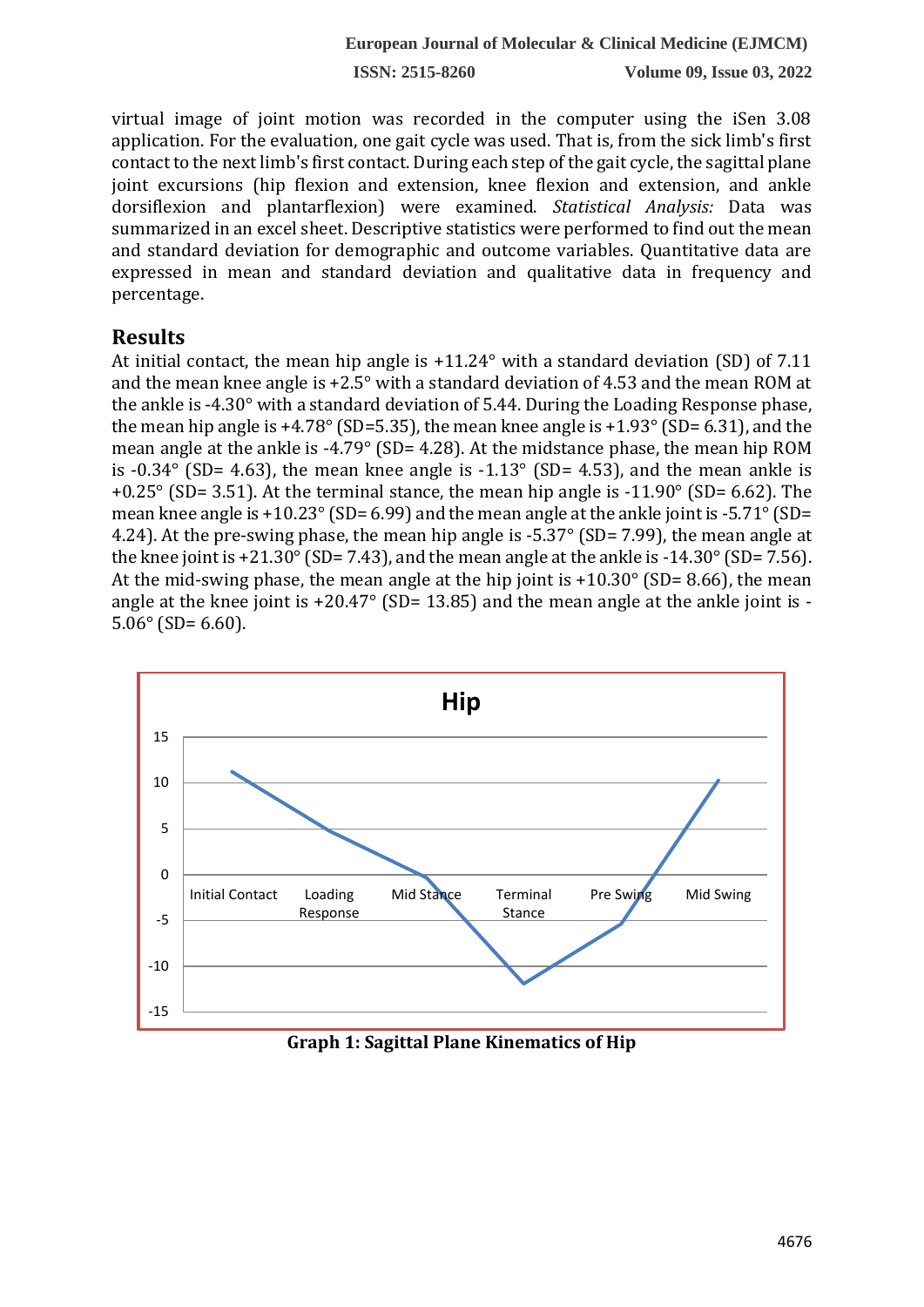

**Graph 2: Sagittal Plane Kinematics of Knee**



**Graph 3: Sagittal Plane Kinematics of Ankle**

| Table 1. Showing gait acviation if equency |          |                 |          |           |  |
|--------------------------------------------|----------|-----------------|----------|-----------|--|
| Phases                                     | Location | Deviation       |          | Frequency |  |
| Initial                                    | Ankle    | Toe contact     | Abnormal | 74        |  |
| contact                                    |          | Heel contact    | Normal   | 26        |  |
| Mid stance                                 | Knee     | Hyperextension  | Abnormal | 60        |  |
|                                            |          | Flexion         | Normal   | 40        |  |
| Mid swing                                  | Ankle    | Plantar flexion | Abnormal | 73        |  |
|                                            |          | Dorsiflexion    | Normal   | 27        |  |

|  | Table 1: showing gait deviation frequency |  |
|--|-------------------------------------------|--|
|  |                                           |  |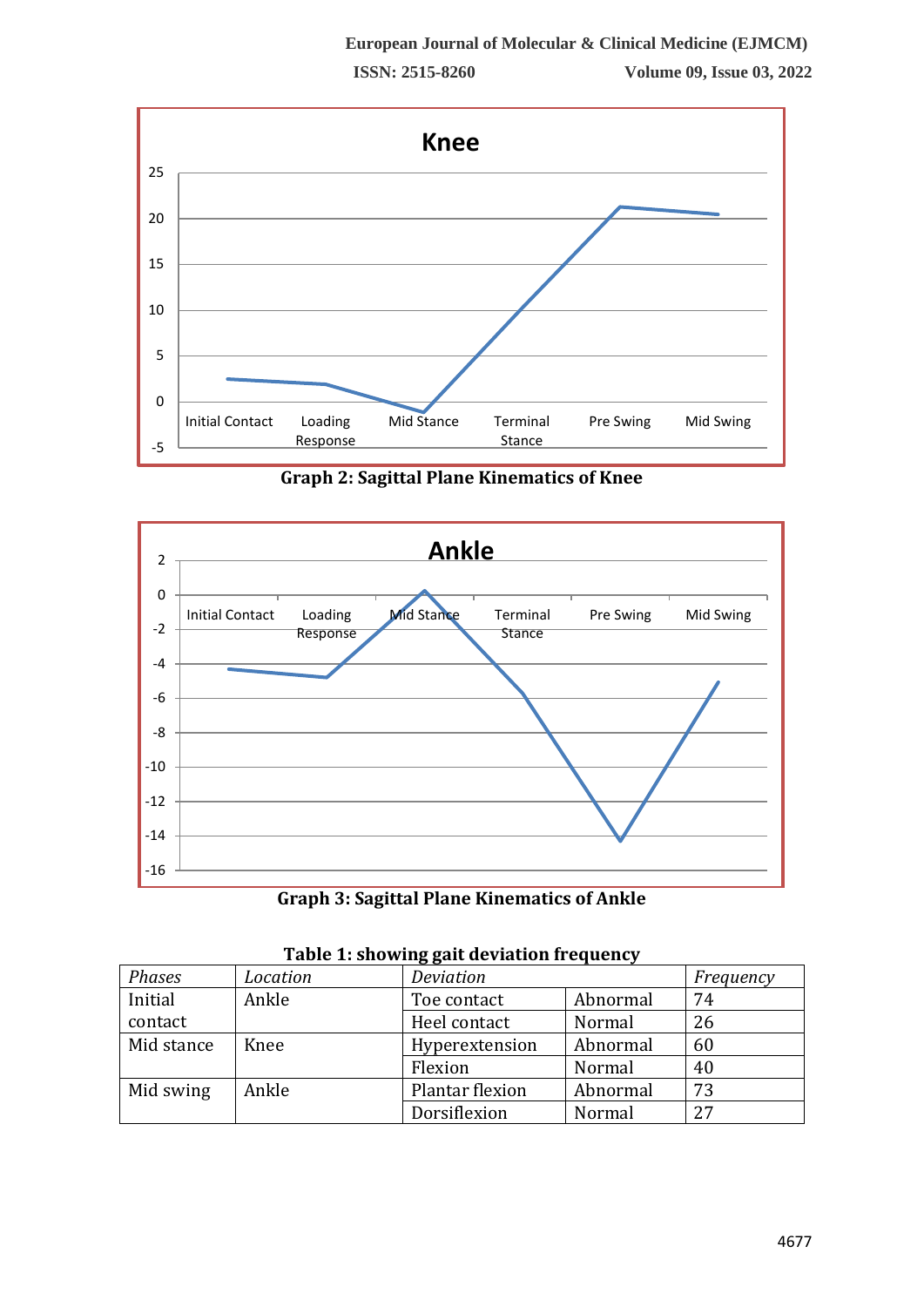74% of the subjects have ankle plantarflexion at initial contact. In 60% of the subjects, there is knee hyperextension at mid-stance and in 73% of the subject's ankle is plantarflexed at mid-swing.

#### **Discussion**

In the present study, the mean hip angle of the affected side at initial contact was +11.24°. The maximum hip flexion at initial contact was +32.05°. In 68% of the subjects, the hip flexion at initial contact was <15°. In 6% of the subjects, the hip remained in extension at initial contact. The mean hip extension at terminal stance was -11.90° and at mid-swing, the mean hip ROM was 10.30°. Kramers et al., [6] in their study reported reduced hip extension in the stance phase and delay in the initiation of hip flexion during the preswing phase. The hip joint ROM in the affected side showed a significant reduction in the sagittal plane when compared to the unaffected side. A decreased hip extension has been a commonly reported kinematic deviation following hemiplegic stroke. This may be due to reduced power of the hip extensor muscles, hip flexor contracture, or spasticity of the hip flexors. Ankle plantar flexor spasticity in the stance phase also contributes to a reduced hip extension during the late stance phase. [6] The reduced hip flexion during mid-swing may be attributed to the reduced power of the rectus femoris and iliopsoas muscle which tends to accelerate the limb in the swing phase. [10] In hemiplegic patients, the sagittal plane hip ROM showed a higher diversity of abnormal joint movements during the stance phase. At first touch, hip flexion was reported to be reduced or increased. In comparison to normal subjects, the amount of peak hip extension during the stance phase is reduced, notably at late stance and push-off, and the hip may be flexed during toe-off. [11] The findings of our investigation are consistent with these findings. Straudi S et al., [12] in their low functioning walking cluster group found that hip motion reflected a slight flexion reduction in the stance (20.5°) and a lack of extension in the late stance phase (-2.4°). In the present study mean hip extension at the terminal stance phase was -11.90°. The difference may be due to the larger sample size in the present study. Our study did not stratify subjects as low, medium, and high functioning walking groups.

In the present study, the mean knee ROM at initial contact was found to be 2.51°. One-fourth of the subjects had knee hyperextension at the initial contact. The mean knee ROM at loading response was 1.93°. There was a reduced flexion during the loading response phase and in 42% of the subjects, there was knee hyperextension. At midstance, the mean knee ROM was -1.13° and 60% of the patient's knee goes into hyperextension. At the late stance, the knee goes into flexion, but the mean ROM is reduced (10.23° and 21.30° at the terminal stance and pre-swing respectively). The mean knee flexion at the swing phase was 20.47°. The hyperextension of the knee in the early part of the stance phase is due to the weakness of the quadriceps or spasticity of ankle plantar flexors. The reduced knee flexion during the swing phase may be attributed to the reduced power of the hamstrings, spasticity of the quadriceps, and reduced hip flexion and ankle dorsiflexion due to which the patient may adopt some compensatory strategies like circumduction, hip hiking, or contralateral vaulting.  $[13]$  Jiang X et al.,  $[14]$  in their quantitative analysis of knee abnormalities in hemiplegic subjects observed that the ROM at initial contact on the affected side was 4.49° and maximum extension in stance phase on the affected side was -0.89°. These results are comparable with the present study. Straudi S et al., <a>[12]</a> in the low functioning walking group identified a stiff-knee pattern with reduced flexion both in early stance (1.0°) and swing phases (13.7°). In the intermediate-functioning walkers, the knee joint had a normal flexion during loading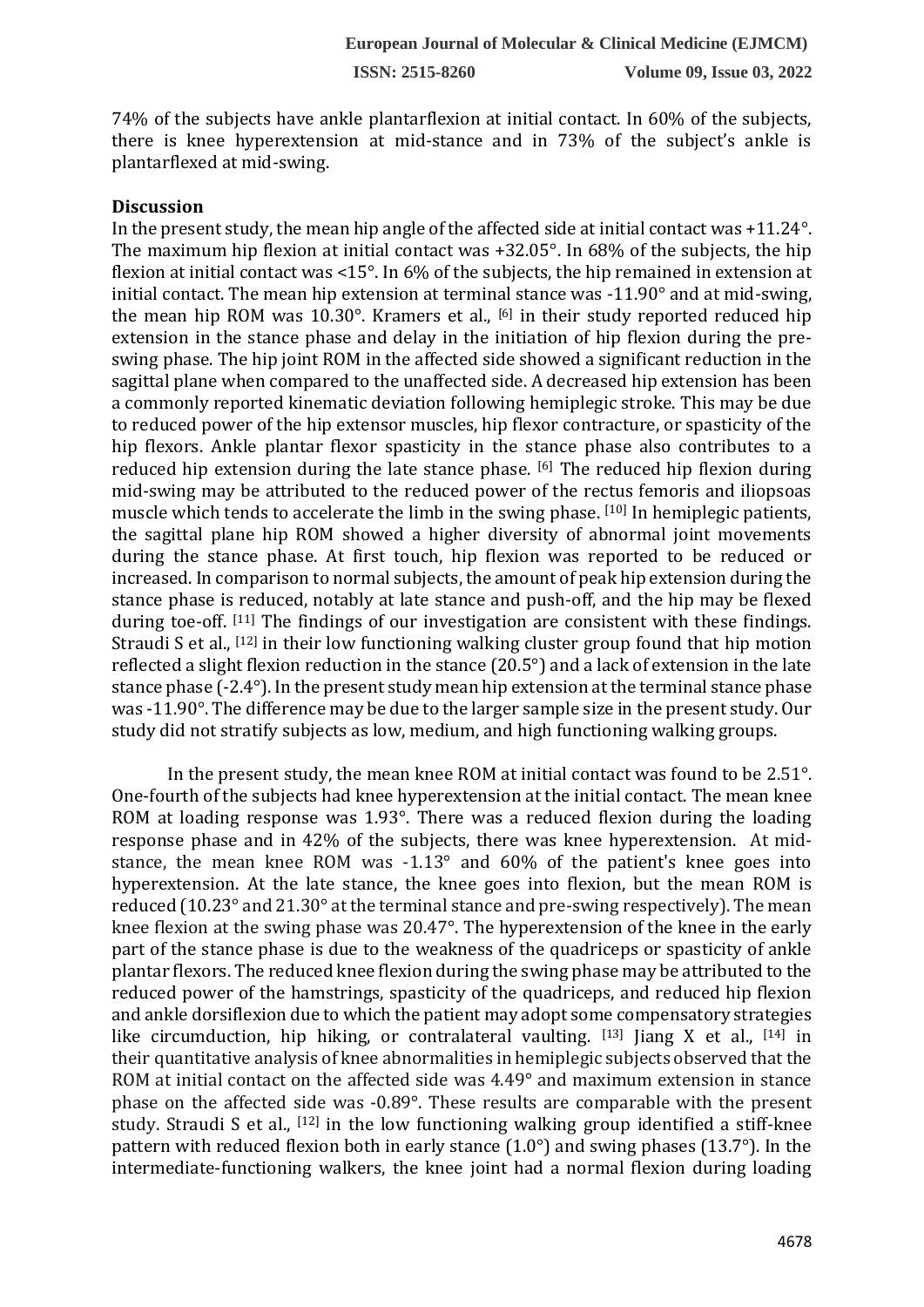**ISSN: 2515-8260 Volume 09, Issue 03, 2022**

response (10.4°) with a slight hyperextension in the stance phase (-5.2°) and in the swing phase, the knee flexion was reduced (24.5°). In the high-functioning walkers, the knee flexion during loading response was normal (11.2°) and hyperextension in midstance (- 11.0 $^{\circ}$ ). Knee flexion during the swing phase was also reduced (39.0 $^{\circ}$ ). Our study also demonstrates hyperextension in the stance phase and reduction in the knee flexion during the swing phase. In the present study, the mean ankle ROM at initial contact was - 4.30°, at loading response -4.79°, mid-stance +0.25°, terminal stance -5.71°, pre-swing - 14.30° and at mid-swing -5.06°. In 76% of the subjects, the ankle remained in plantar flexion at initial contact. A plantarflexed ankle will result in a forefoot contact or toe strike instead of a heel strike. This may be due to weakness of the tibialis anterior and other dorsiflexors or due to gastrosoleus spasticity or tendoachilles contracture. The relative ankle dorsiflexion at midstance is reduced because of the reduced knee flexion at loading response (1.93°) which rotates the tibia forward over the fixed foot. At pre-swing, the ankle ROM was -14.30°, negative indicating plantarflexion, which is found to be slightly reduced. This may be due to the inability to produce sufficient active tension with the ankle plantar flexor muscles in a late stance. [13] At mid-swing also the mean ankle ROM was -5.06°. This could be due to ankle dorsiflexor weakness or severe ankle plantar flexor spasticity. A plantarflexed ankle will make it difficult to clear the toes, forcing the patient to use compensatory techniques. In a study conducted by Kesikburun S et al., [15] in hemiplegic patients the mean ankle ROM at initial contact was -6.80° and at mid-swing was -5.69°, comparable with our study. Kramer in his study also observed reduced ankle dorsiflexion during the swing phase. Straudi S et al., [12] in their study reported reduced dorsiflexion (5.0 $^{\circ}$ ) in the mid-stance phase. In the study by Pongpipatpaiboon K et al., [16] in hemiplegic patients the mean ankle ROM from mid-stance to mid-swing was -10.4°. These findings are consistent with our observations. Pongpipatpaiboon K et al., [16] found that wearing an AFO reduced mean ankle ROM to -6.1°, which was statistically significant, and improved toe clearance and reduced compensatory movements during the swing phase of gait.

### **Limitations**

Because this was a descriptive study, there was no control group. The hemiplegic side was not compared to the unaffected side. There was no consideration of kinetic analysis or spatiotemporal characteristics. There were no follow-up studies conducted.

#### **Conclusion**

During the various phases of walking, it was discovered that the hip moved in a small range. Knee flexion was reduced throughout the loading response phase, while knee hyperextension was observed during mid-stance. Knee flexion was shown to be reduced throughout the late stance and swing phases. At first contact, the ankle remained in plantar flexion, resulting in a forefoot strike in most cases. During terminal stance, ankle plantar flexion is minimized. During the swing phase, ankle dorsiflexion was observed to be reduced. As a result, it can be inferred that in hemiplegic patients, the mean range of motion of the hip, knee, and ankle in the sagittal plane was reduced in both the stance and swing phases of gait. Various rehabilitation interventions are undertaken based on the clinical and functional status of the patient as evidenced by gait analysis. This signifies the role of instrumental gait analysis in planning and monitoring treatment strategies in post-stroke hemiplegic patients.